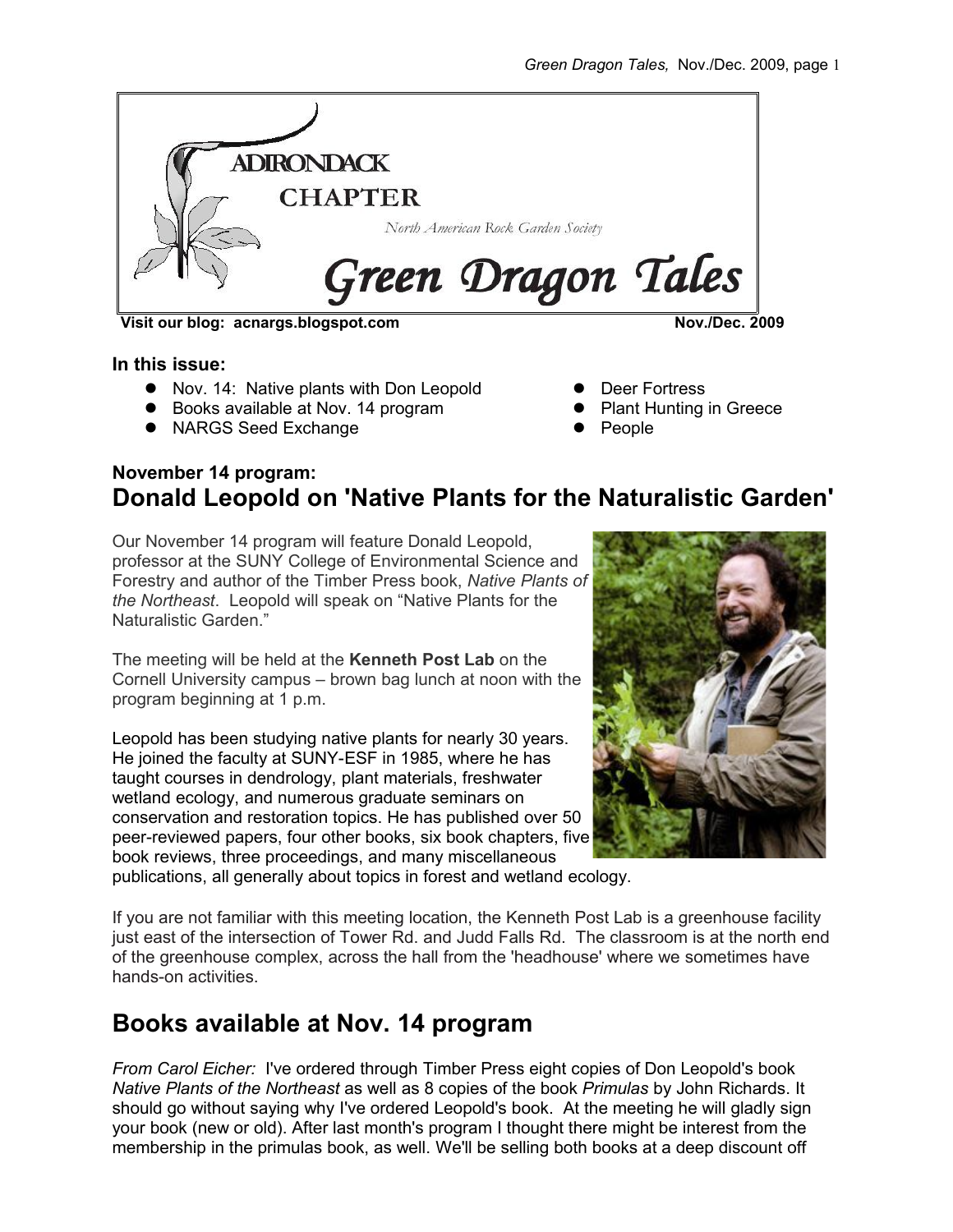retail price (exact price to be determined based on our cost). Normally both books sell for \$39.95. Anyone wanting to reserve a copy in advance can contact me at [ceichler@twcny.rr.com.](mailto:ceichler@twcny.rr.com)

# **NARGS Seed Exchange**

*From Craig Cramer:* One of the prime benefits for me of membership in 'National NARGS' is the privilege of participating in the annual Seed Exchange. Members contribute seeds from thousands of species and varieties. For a mere \$15 (beyond the \$30 NARGS membership fee), you get to choose 25 you'd like to try to grow.

This year, the Seed List will be put on the NARGS website on December 15. [\(www.nargs.org,](http://www.nargs.org/) click on Seed Exchange.) Only members who request a print copy because of no- or slowinternet connection will have the Seed List mailed to them. To request a print copy, contact the Seed Exchange Director by December 1: Joyce Fingerut, 537 Taugwonk Road, Stonington, CT 06378-1805 or alpinegarden@comcast.net

Our chapter has agreed to coordinate the Surplus Seed round of the NARGS Seed Exchange again this year. The process should be less hectic than last year, as more people adjust to the web-only seed list and get their orders in for the first round. BZ Marranca has agreed to be overall coordinator, and we hope to have weekly coordinators as well to share some of the work. For national NARGS members, the incentives include getting "donor status" on the next year's exchange (10 more packets + priority order filling) and the ability to choose your own surplus seed purchase. The chapter is looking at several incentives for local members who are not national members, so that everyone will want to help. Look for details around February, as the work will take place throughout March. If you have questions or want sign on as one of the weekly coordinators, contact BZ Marranca: [mmm10@cornell.edu.](mailto:mmm10@cornell.edu)

## **Deer Fortress**

*From Carol Eichler:* My fall anemones have never looked so great! In spite of the fact that I grow them near the house, the deer are bold enough (as you all know) to enjoy them as a snack just when the plants begin to flower.

This year, after the first early nibbles (earlier would have been better), I hung out a product called Deer Fortress. You'll notice in the picture I used ski poles located about every 6 to 8 feet because I needed the Deer Fortress's small cylindrical canisters to be located at about flower height.

You can see for yourself that Deer Fortress ended my deer dilemma. The really nice thing about this product besides its effectiveness - is that they last a whole season. No need to reapply. I use them elsewhere in my garden as well.



Yes, they are available locally or by mail order. This is my second year using them. I'm curious as to whether other members are familiar with this product and if they've had equal success.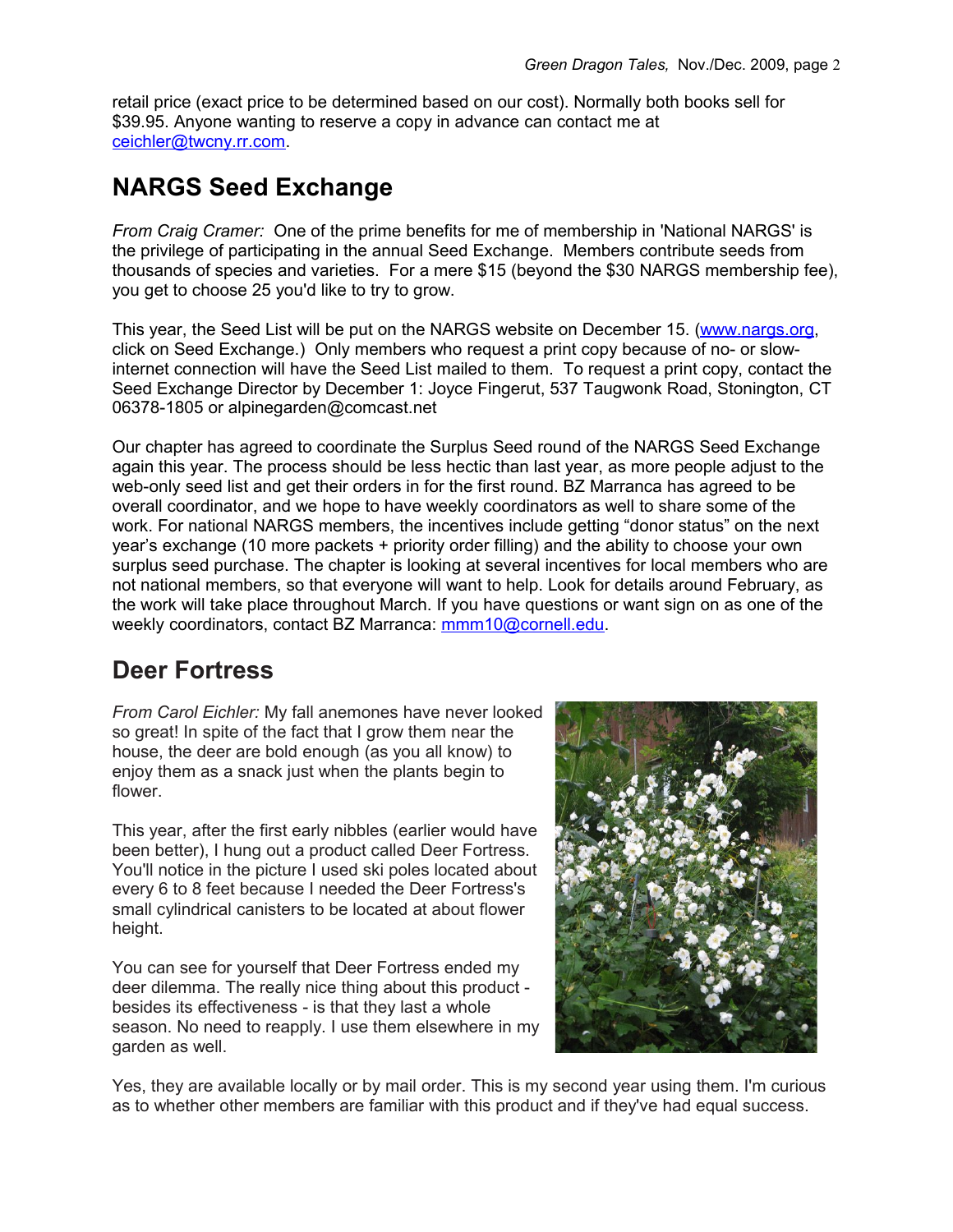## **From the Wine-dark Sea to the Olympian Heights: Plant-hunting in Greece**

### **by Nicholas Turland, Associate Curator, Division of Science & Conservation, Missouri Botanical Garden, St. Louis, Mo. Contact: nicholas.turland@mobot.org**

#### *Reprinted with permission from* The Trillium*, the newsletter of the Piedmont Chapter of North American Rock Garden Society. Images are from<http://www.flickr.com/photos/nturland>and used with permission.*

We start our journey by the Mediterranean Sea, on the island of Crete, the largest of the Greek islands and close to the most southerly point in Europe. Here the coastal areas harbor many bulbous, cormous, and tuberous plants (geophytes) to entice the rock gardener. Common spring-flowering plants include *Fritillaria messanensis*, *Tulipa cretica*, various species of *Allium*, *Gagea*, *Muscari*, and *Ornithogalum*, as well as numerous orchids. Much more localized are *Arum purpureospathum*, *Tulipa goulimyi*, and at least four species of *Bellevalia*. Because this is a typically Mediterranean climate, with almost total drought from June through September, all these geophytes die back to their underground storage organs in the summer. The start of the rainy season is heralded by autumn-flowering geophytes such as *Colchicum pusillum*, *Crocus laevigatus*, *Narcissus serotinus*, and *Prospero autumnale* (*Scilla autumnalis*). Plant growth continues throughout the winter, with a few species flowering only in December and January, e.g., *Androcymbium rechingeri*, a white-flowered relative of *Colchicum*.

At medium elevations, in the hill country of Crete below about 2000 feet, we find more geophytes, such as the yellow-flowered *Arum creticum*, the sinister dark purple *Dracunculus vulgaris*, or its rare whitespathed form, and, in autumn, the truly bizarre *Biarum davisii*. Here in the hill country, wet meadows in poorly drained plains can support drifts of sweetly scented *Narcissus tazetta*, while the now very rare traditionally cultivated fields have a rich weed flora of annuals and geophytes, the latter including white *Ornithogalum nutans*, red *Tulipa doerfleri*, pink *T. saxatilis*, and the pyramidal masses of yellow flowers of *Leontice leontopetalum*, a tuberous member of the *Berberis* family. In woodlands, you might be lucky enough to encounter *Paeonia clusii*, the voluptuous



*Biarum davisii* 

white peony endemic to Crete and nearby Karpathos (i.e., it occurs nowhere else).

The high mountains of Crete are unique in the Greek islands in rising to over 8000 feet. There are three massifs: the Lefka Ori or White Mountains in the west, Psiloritis or Ida in the center, and Dikti in the east. These mountains retain large tracts of rather open forest composed mainly of kermes oak (*Quercus coccifera*), maple (*Acer sempervirens*), cypress (*Cupressus sempervirens*), and Calabrian pine (*Pinus halepensis* subsp. *brutia*). The timberline is at about 5500 feet, above which we find no verdant alpine pastures but rather a harsh wilderness of pale limestone rocks with no surface water. At first sight it appears completely devoid of life, like a moonscape, but closer inspection reveals a wealth of plants *Paeonia clusii*



hugging the ground, tucked in among rocks or inside spiny dwarf shrubs, or on vertical cliff faces. There are many Cretan endemic species in these high mountains, some even endemic to a single massif, especially in the Lefka Ori. The whole area is heavily grazed by sheep and goats, which has a profound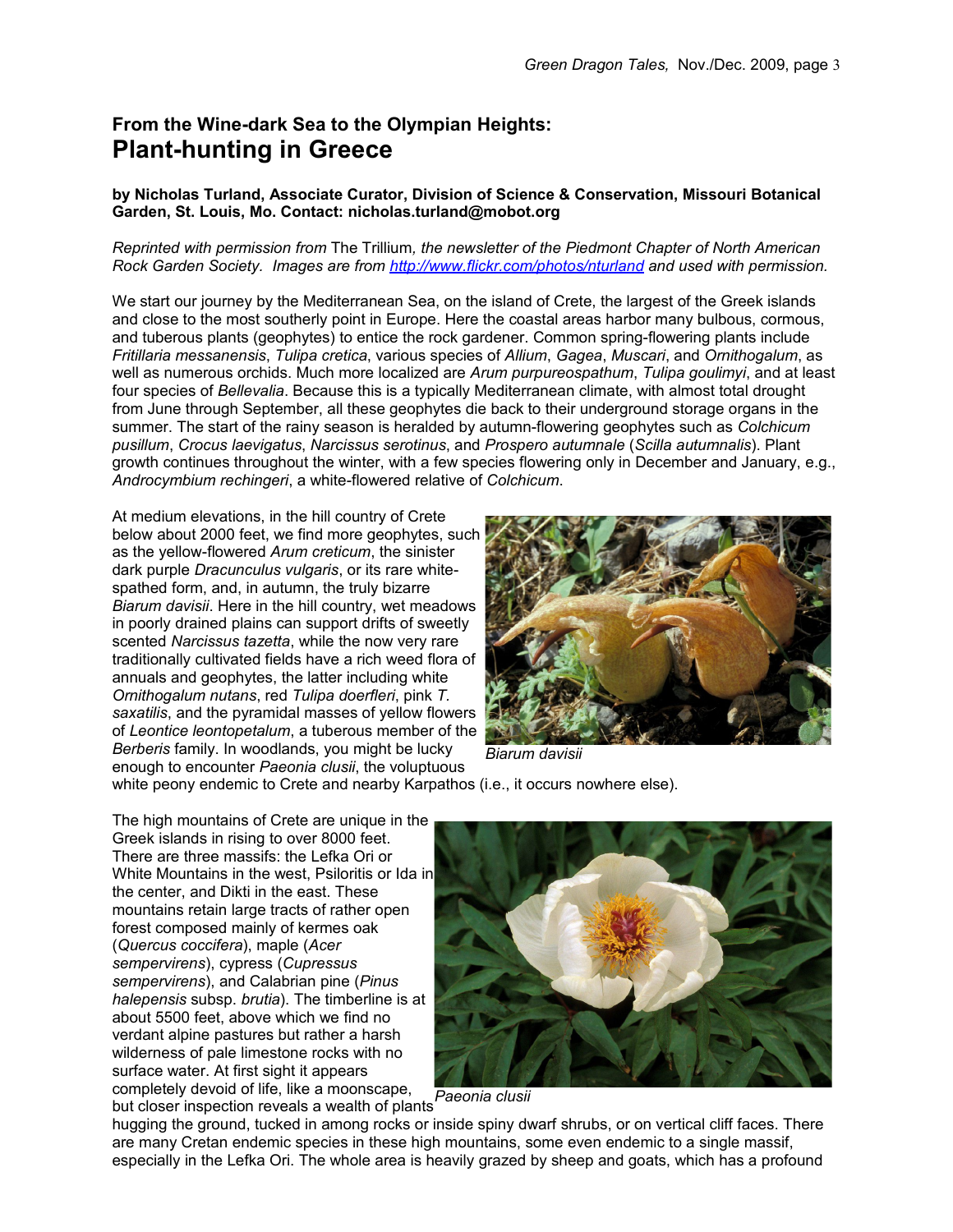effect on the plant life and probably partly explains the moonscape effect. The plants have to keep a very low profile in order to escape terminal damage from grazing, or they have to grow out of reach on cliffs.

The high mountains are covered in snow in winter. As temperatures rise in spring, there appear vast numbers of the endemic *Crocus sieberi* subsp. *sieberi* and *Scilla nana* (*Chionodoxa nana*), the two commonest snow-melt bulbs. In smaller numbers you might find the tiny endemic *Corydalis uniflora*, and, after all the snow has melted, *Arum idaeum*, with its white spathe and black-purple spadix. There are also a few autumn-flowering geophytes, such as *Crocus oreocreticus*, a mountain relative of the lowland *C. cartwrightianus*, itself probably an ancestor of the cultivated saffron crocus (*C. sativus*).

On high-mountain slopes and screes in the Lefka Ori the following species are endemic, i.e., unique to this single massif: *Alyssum fragillimum*, *A. sphacioticum*, *Anchusa cespitosa*, *Centranthus sieberi*, *Clematis elisabethae-carolae*, *Cyanus* (*Centaurea*) *baldaccii*, *Cynoglossum sphacioticum*, *Euphorbia rechingeri*, *Hypericum kelleri*, *Myosotis solange*, *Nepeta sphaciotica*, and *Noccaea zaffranii*. Among these, *Anchusa cespitosa* is the most conspicuous, with its hard flat mats of leaf rosettes studded with brilliant blue flowers.

On shady cliffs in one very remote place in the heart of the Lefka Ori grows *Anthemis samariensis*, discovered in 2007 and described as a species new to science in *Anchusa cespitosa* 2008. It forms grey-green shrublets up to about 18



inches across with profuse typical chamomile flower heads in summer, with central yellow disk-florets surrounded by petal-like white ray-florets. In the same habitat nearby grows another Lefka Ori endemic, *Onobrychis sphaciotica*, with showy bright purple flowers.

If we now continue our journey northward, across some 60 miles of sea, we come to the Peloponnese. This is the southern part of mainland Greece and technically an island, about 150 miles long by 100 miles wide, separated from the rest of mainland Greece by the man-made Corinth Canal. The high mountains here are nearly as tall as those in Crete, reaching almost 7900 feet on Mt. Taigetos in the south. These mountains have a higher rainfall than those in Crete, and often a different geology, with water-impermeable schist as well as limestone, which results in more surface water. The forest on the lower slopes is much denser than that in Crete and dominated by Greek fir (*Abies cephalonica*) and black pine (*Pinus nigra*). Superb forest



*Lilium chalcedonicum*

species include the vivid purple-flowered *Cyclamen rhodium* subsp. *vividum*, the white-flowered *Paeonia mascula* subsp. *hellenica* (on Mt. Taigetos), and a deep orange Turk's-cap lily, *Lilium chalcedonicum*.

Above the forest, the landscape is a mass of rocks, but there are grassy areas too. There are snow-melt geophytes in spring, including two races of *Crocus sieberi*: subsp. *nivalis* on Mt. Taigetos and subsp. *sublimis* in the northern Peloponnese. The highest grassy slopes of Mt. Taigetos are scattered with the bright yellow flowers of *Viola sfikasiana* in early summer. Where snow patches persist late, you might find the yellow-flowered flat rosettes of *Verbascum acaule*. On one high pass, where the rock is schistose, there are hundreds of cushions of *Dianthus androsaceus*, with nearby springs supporting neat "lawns" of cow-grazed grass studded with the tiny violet-blue flowers of *Campanula radicosa*. Also on Taigetos is the extremely rare *Campanula papillosa*, which was discovered in 1906, described as a new species in 1908, but apparently not seen again until exactly a century later, when a friend and I found it in a single rocky corrie on the east side of the main ridge.